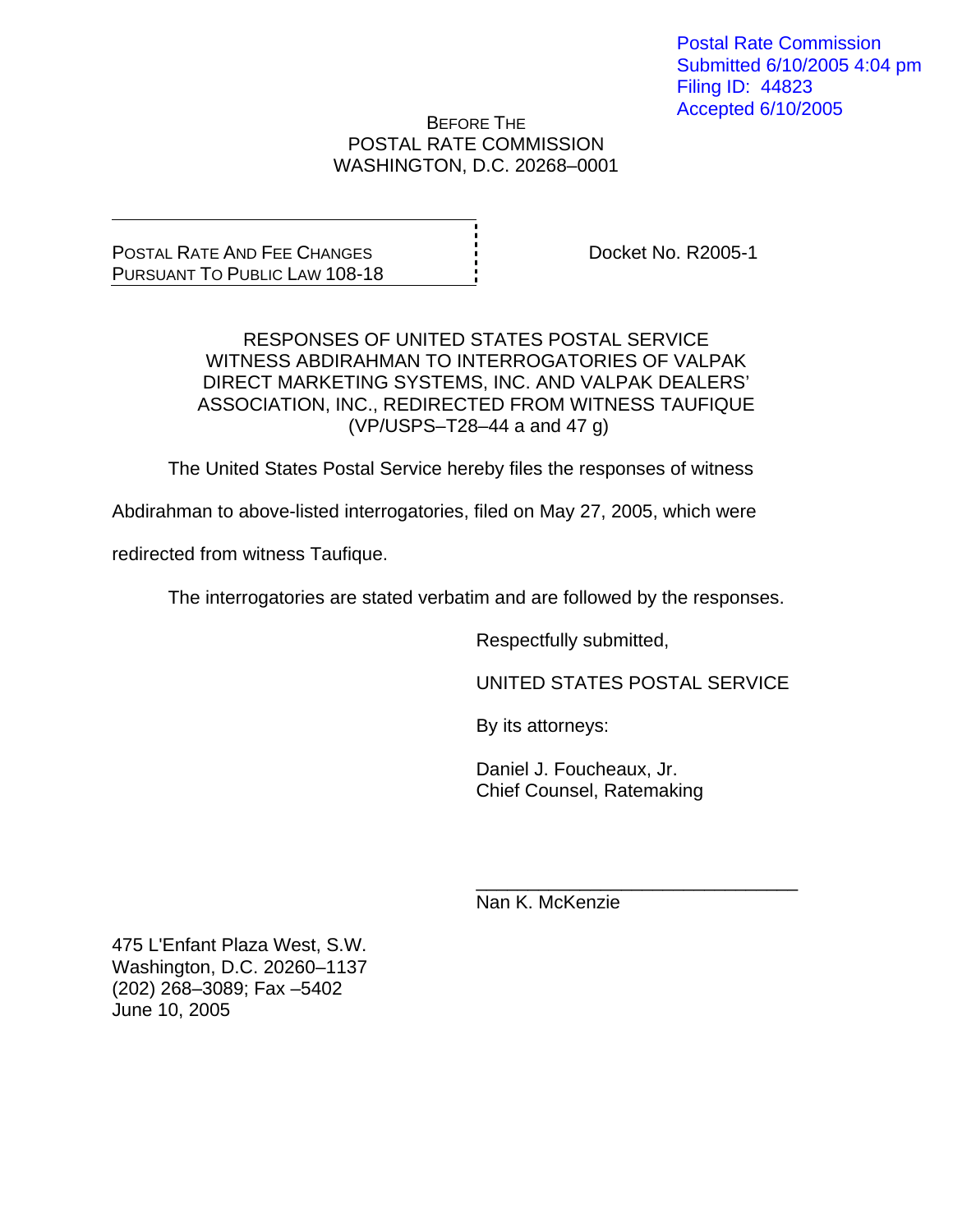## **VP/USPS-T28-44.**

Using USPS costing, from Docket No. R2001-1 to Docket No. R2005-1, the mail processing costs of the following categories of Standard Regular commercial automation letters declined by the percentages indicated: mixed AADC by 12.99 percent; AADC by 15.85 percent; 3-digit by 16.48 percent; and 5-digit by 20.64 percent (USPS/2001 from USPS-LR-J-60; USPS/2005 from USPS-LR-K-48). At PRC costing, the corresponding declines are 14.15 percent, 15.58 percent, 16.49 percent, and 21.96 percent.

In the face of underlying inflation creep, all declines must be viewed as large (PRC/2001 from USPS-LR-J-84; and PRC/2005 from USPS-LR-K-110).

a. Please provide the percentages of these categories that were delivery point sequenced by mail processing personnel during the periods reflected by the costs cited. If you do not know, please provide estimates.

Response:

a. The actual Delivery Point Sequence (DPS) percentages for Standard Mail Mixed

AADC, AADC, 3-digit, and 5-digit are not available. Witness Kelley relied on

DPS percentages from my cost model to de-average the delivery unit costs by

rate category. The estimated DPS percentages for the above rate categories can

be found at LR-K-48STDLETRS, pages 75, 77, 79, and 81.

| Auto Mixed AADC | 79.57%  |
|-----------------|---------|
| Auto AADC       | 82.02%  |
| Auto 3 Digit    | 83.12%  |
| Auto 5 Digit    | 86.05%. |

Comparable DPS percentages from R2001-1 can be found in USPS-LR-J-60, pages 73, 75, 77 and 79.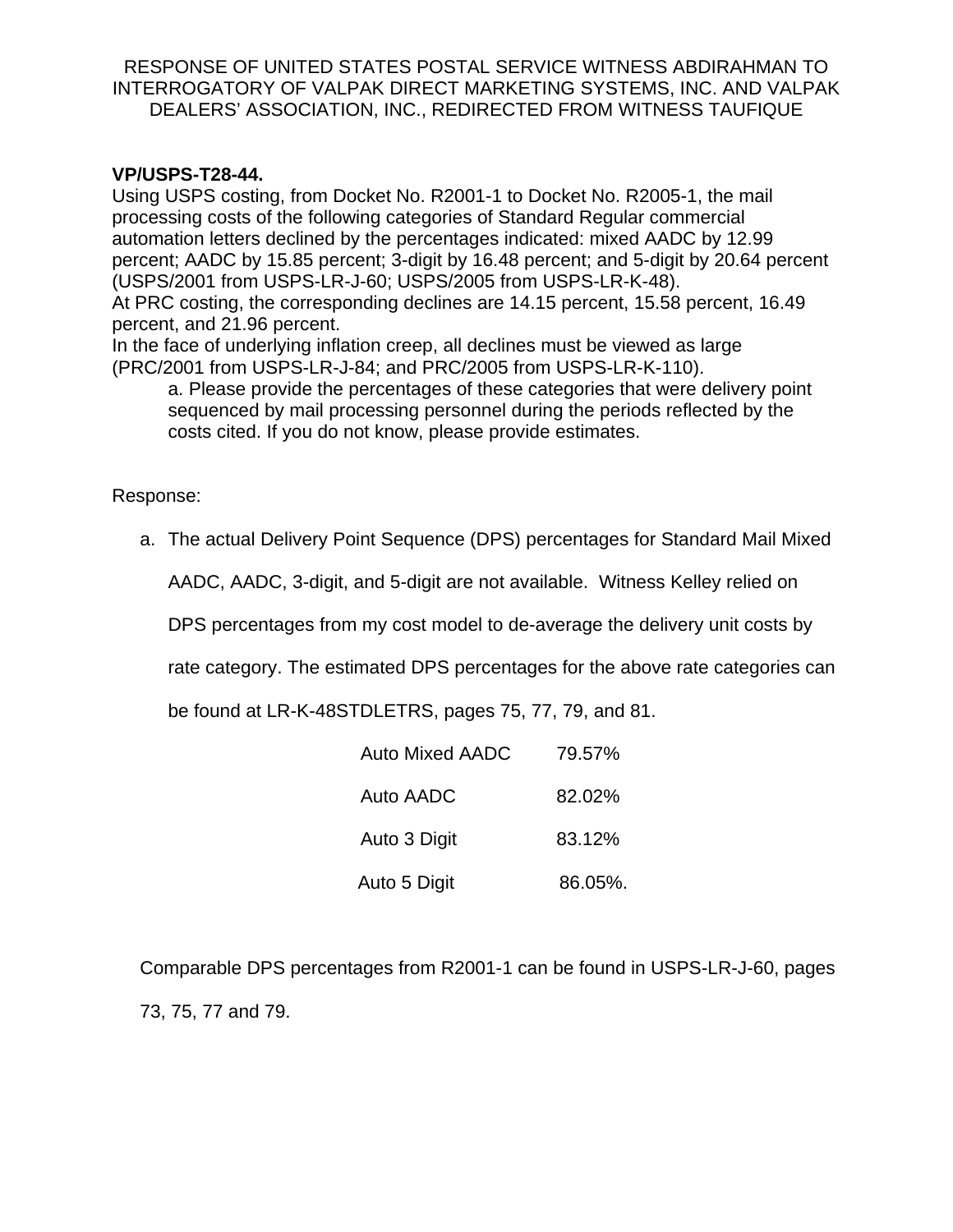## **VP/USPS-T28-47.**

Table 1, set out below, is taken from the first spreadsheet of file LR-K-48STDLETRS.xls of USPS-LR-K-48, and shows workshare-related costs for various categories of letter-size Standard Regular mail at USPS costing. For ease of reference, certain costs are shaded. Please note that not all of the lines in the table, including the indented lines, are for categories recognized in rates. A corresponding table in Docket No. R2001-1 is found in USPS-LR-J-60, revised November 15, 2001.

a. Please confirm that if the Postal Service were developing discounts for automation (i.e., prebarcoded) letters based on current costs, and were following the procedures used in Docket No. R2001-1, it is the workshare-related unit costs in the shaded rows of column 4 in Table 1 that would be used. If you do not confirm, please present the costs that would be used, provide their source, and respond to the following parts of this question.

b. Please confirm that an automation discount for mixed AADC letters would be based on a cost difference of  $17.563 - 7.595 = 9.968$  cents.

c. Please explain the extent to which you view the discount for automation mixed AADC letters to be a worksharing discount. To the extent that you do not so view it, please explain why. To the extent that you do so view it, please explain the nature of the work that is being shared.

d. To the extent to which you view the discount for automation mixed AADC letters to be a worksharing discount, please explain the extent to which you believe this discount should be based on a cost avoidance. If you do not believe it should be based on an avoidance, please explain why. If you do so believe, please explain how that avoidance should be defined, i.e., its concept and the costs that should be used to implement the concept.

e. Recognizing that the 17.563-cent workshare related cost for nonautomation presort letters shown in column 4 (and its mail processing and delivery components in columns 2 and 3) is a weighted average of the four costs shown immediately below it in the table, please explain the extent to which you view the cost difference of 9.968 cents to be an amount that would be avoided if a candidate basic presort letter shifts to become an automation mixed AADC letter.

f. If an automation mixed AADC letter were to revert back to being nonautomation, is it your position that the Postal Service would experience an increase in cost of 9.968 cents? If you do, please explain how and why that cost increase would occur, and any assumptions on which it is based. If you do not, please explain why it is the appropriate cost on which to base the automation discount.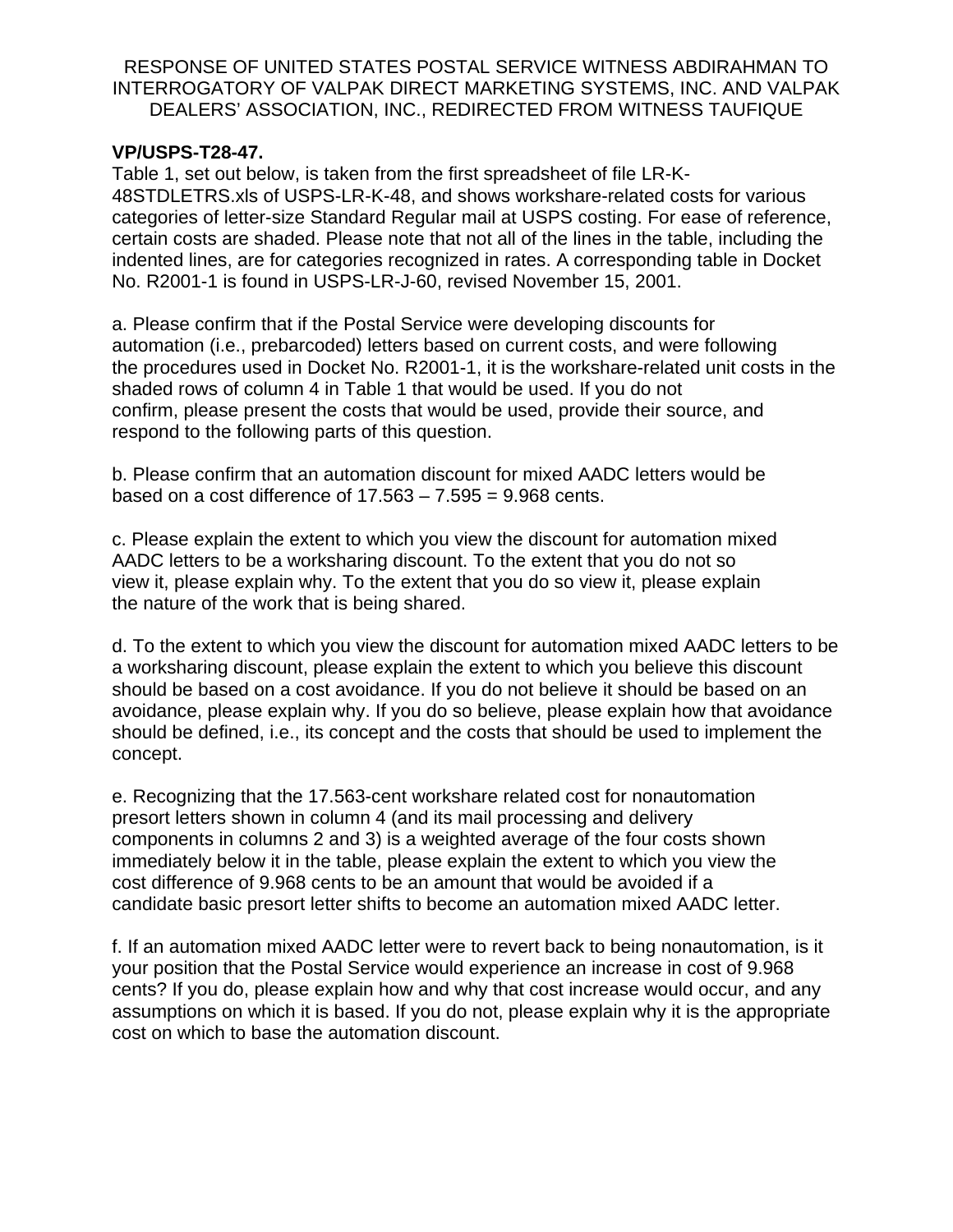g. As shown in Table 1, the workshare-related mail processing cost of nonautomation, machinable letters is 7.901 cents at both the mixed AADC and AADC levels, and of (ii) corresponding automation letters is 3.491 cents at the mixed AADC level and 2.772 cents at the AADC level.

(i) Please explain how the difference between the costs of 7.901 cents and 3.491 cents, for mixed AADC letters, relates to the cost the Postal Service would incur to read the address and place a barcode on the nonautomation piece.

(ii) Please explain why the worksharing-related mail processing cost of automation mixed AADC letters is 3.491 cents while the corresponding cost for AADC letters is only 2.772 cents.

(iii) Please explain why the two nonautomation costs are the same while the two automation costs differ.

#### **Response:**

(a-f) Redirected to Witness Taufique (USPS-T-28).

g. Please note the cost figures shown in table 1 were revised on 5/24/05. The

nonautomation, machinable letters cost is 8.059 cents at both mixed AADC and AADC

levels, and the corresponding automation letters unit cost is 3.505 cents at the mixed

AADC level and 2.788 at the AADC level.

(i) The worksharing related unit cost of 8.059 cents represents the modeled cost of nonautomation machinable Mixed AADC/AADC rate levels which are adjusted for base year volume and tied back to the CRA costs using CRA adjustment factors. Please refer to USPS-LR-K-48, page 58, column (4).

 The worksharing related unit cost of 3.505 cents represents the modeled cost of automation mixed AADC level which is adjusted for base year volumes and tied back to the CRA costs using CRA adjustment factors. Please refer to USPS-LR-K-48STDLETRS, page 59, column (4)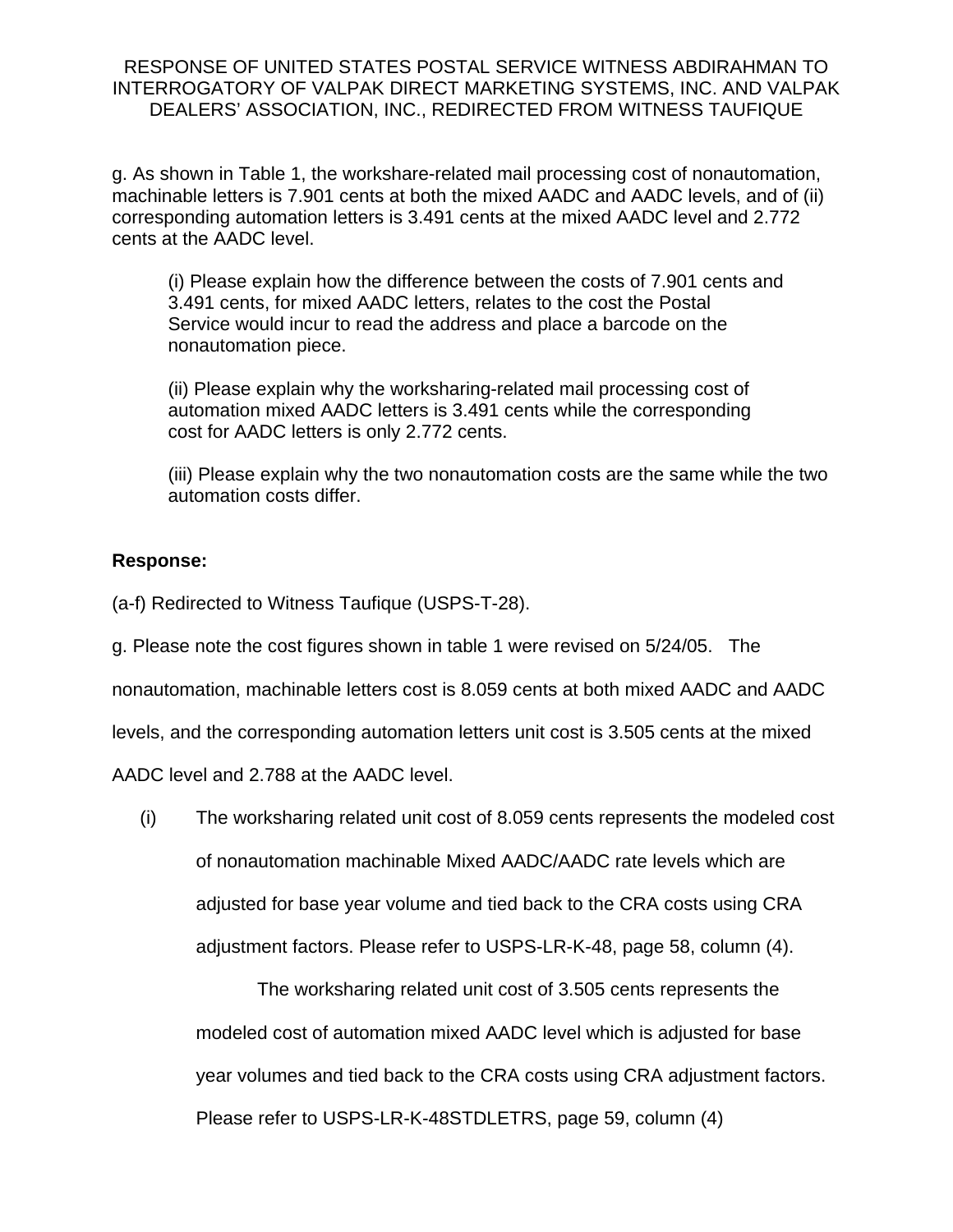The cost difference could be explained by the following reasons:

- 1- The nonautomation machinable mail pieces have machine printed addresses but are not prebarcoded. These pieces will be processed in the Remote Bar Code System (RBCS), which includes various hardware and software components that are designed to read and apply barcodes to machine printed mail pieces.
- 2- The second explanation is related to the concerns expressed in my response to POIR No. 1 part a.
- (ii) For the explanations of the worksharing related unit cost of 3.505 cents, please refer to my response to g (i).

The worksharing related unit cost of 2.788 cents represents the modeled cost of automation AADC level which is adjusted for base year volumes and tied back to the CRA costs using CRA adjustment factors. Please refer to USPS-LR-K-48STDLETRS, page 59. Column (4).

Modeled costs for automation Mixed AADC and AADC are shown in the revised USPS-K-48STDLETRS, pages 75 and 77, respectively. These cost differences are attributed to the Outgoing Secondary Operation costs which are incurred by Mixed AADC mail pieces. AADC mail piece do not incur such costs.

(iii) Nonautomation costs are the same because, unlike the First -Class Mail rate structure, Standard Mail nonautomation presort has only two rate categories: nonautomation basic and nonautomation 3/5-digit. Therefore, cost models must be used to de-average the costs for Standard nonautomation presort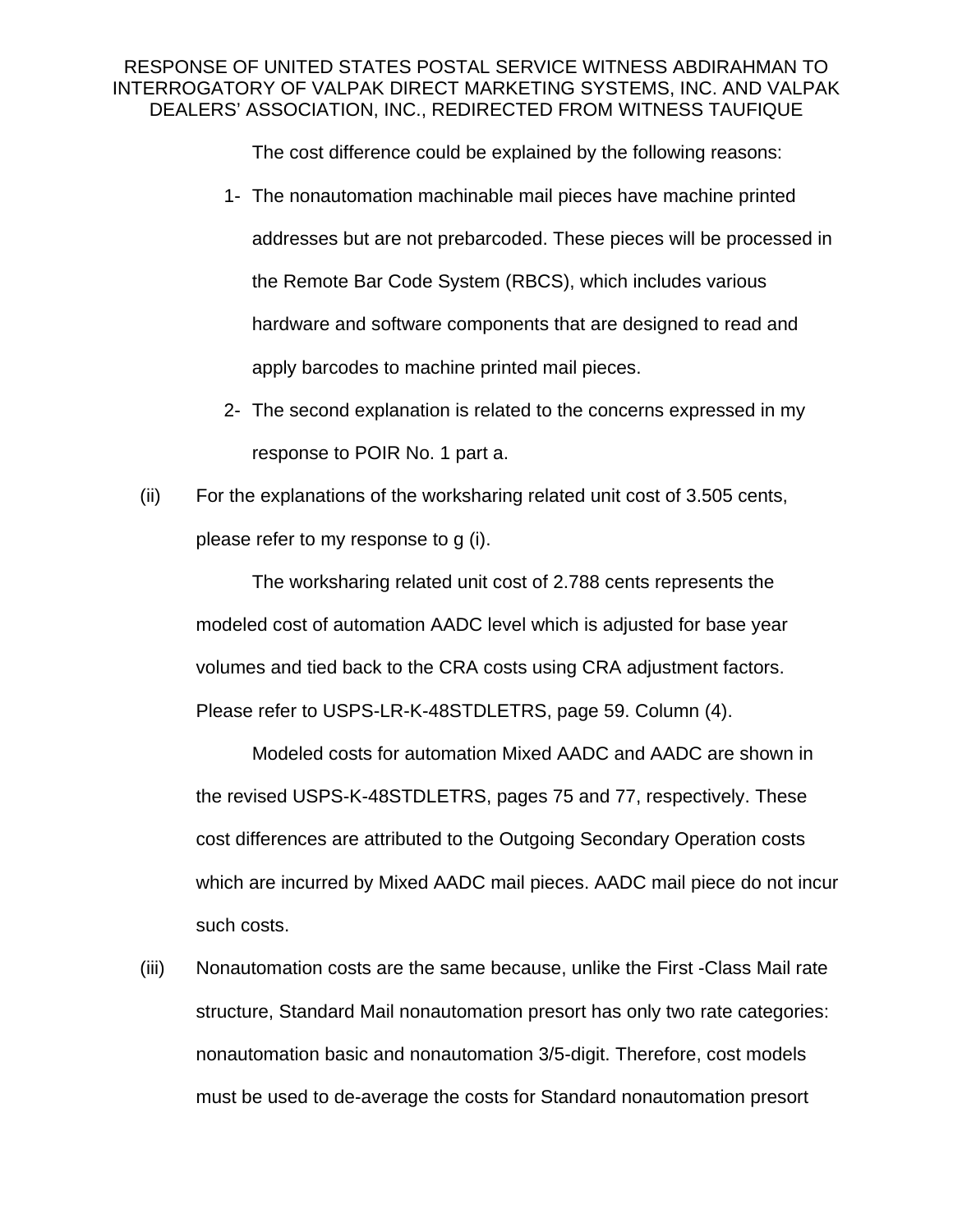letters. Please refer to USPS-LR-K-48 STDLETRS, page 63 and 65 for the

nonautomation machinable costs of mixed AADC and AADC and

nonautomation machninable costs for 3 digit and 5 digit.

The reason the automation costs for mixed AADC and AADC differ is

related to the fact Mixed AADC mail pieces incur outgoing secondary

operation costs while AADC mail pieces do not incur such costs.